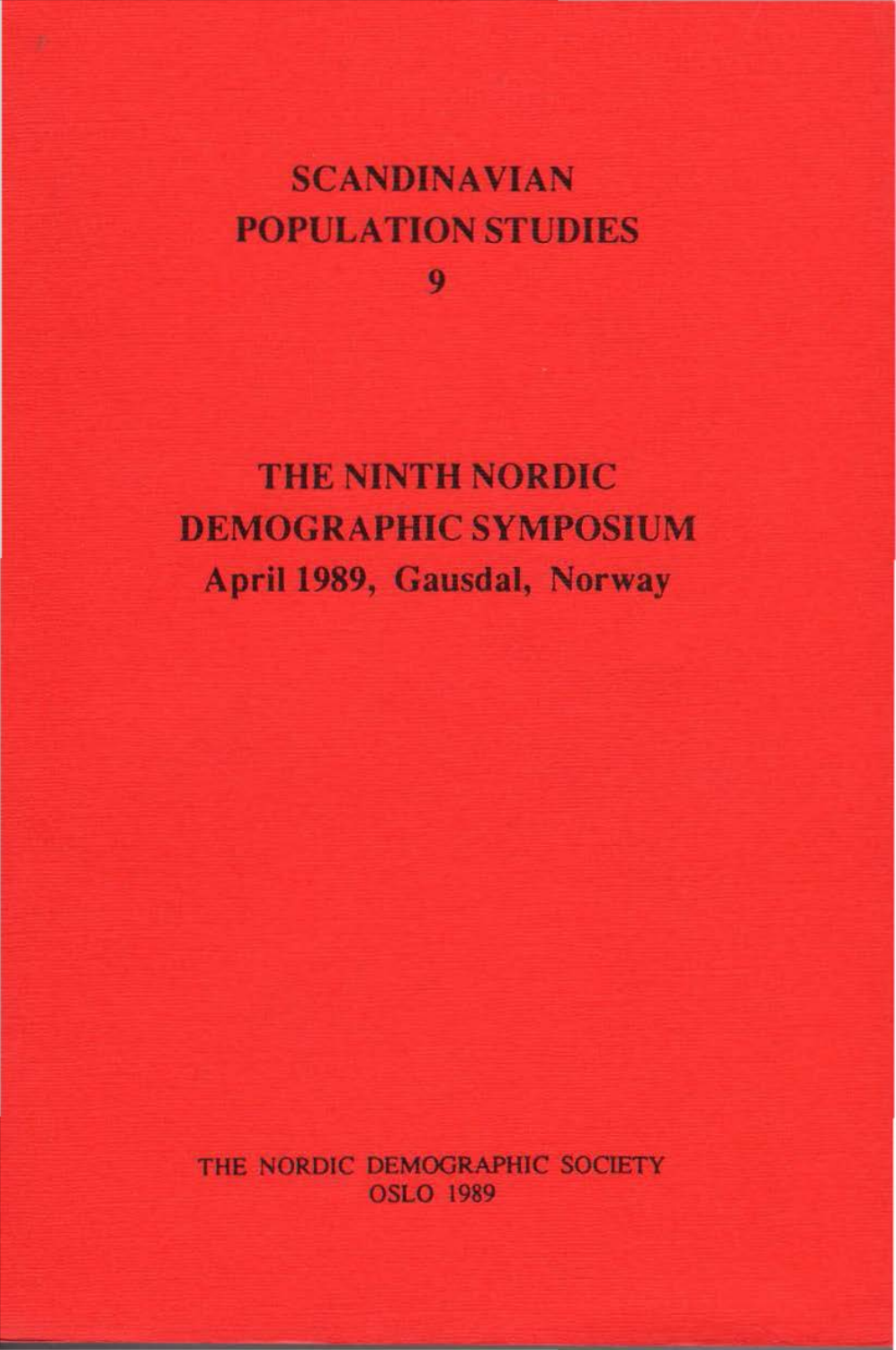### **SCANDINAVIAN** POPULATION STUDIES 9

ISBN 82-537-2864-6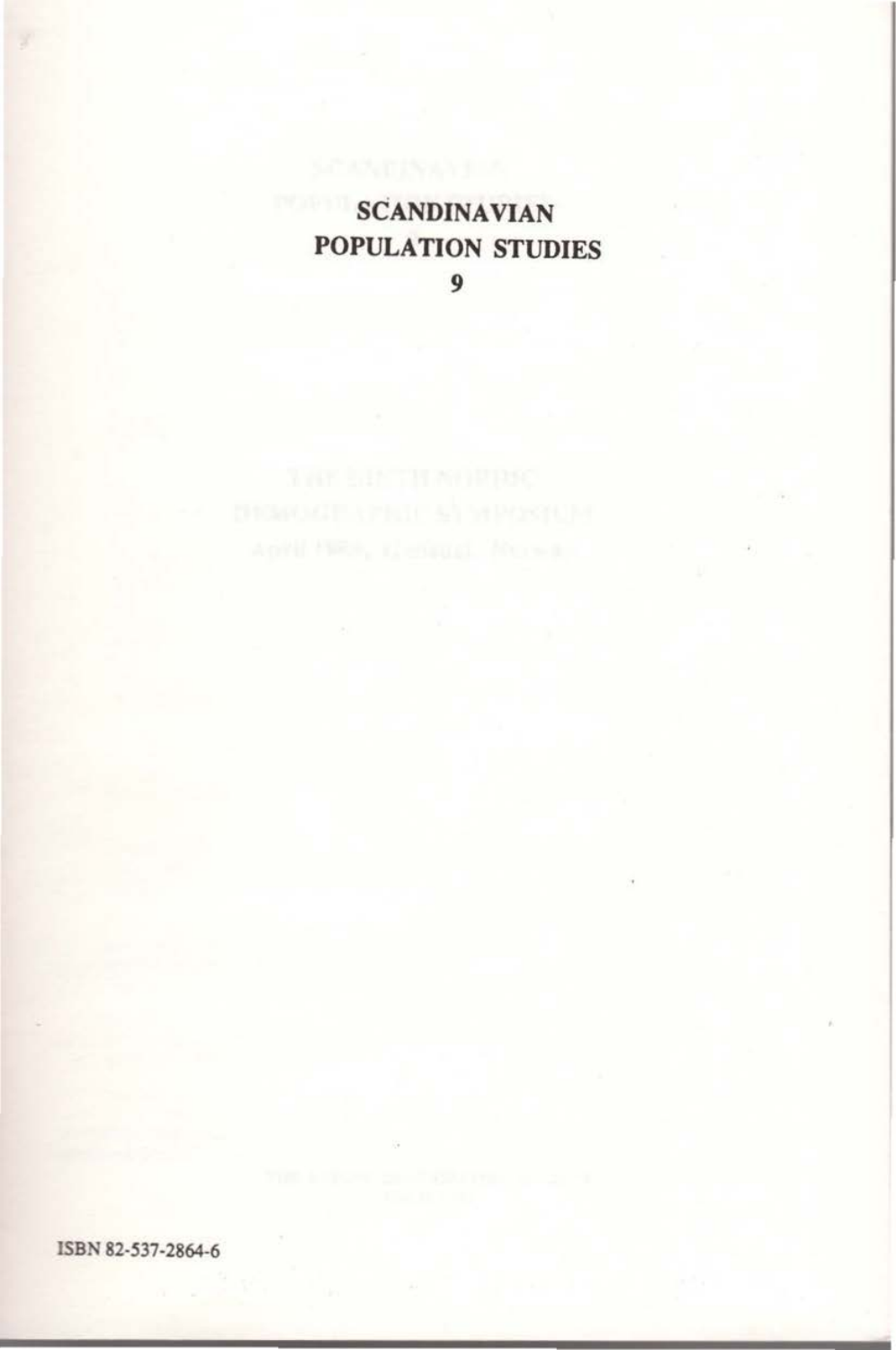## **SCANDINAVIAN** POPULA TION STUDIES

9

### THE NINTH NORDIC DEMOGRAPHIC SYMPOSIUM April 1989, Gausdal, Norway

THE NORDIC DEMOGRAPHIC SOCIETY OSLO 1989

Man and Jack a laborate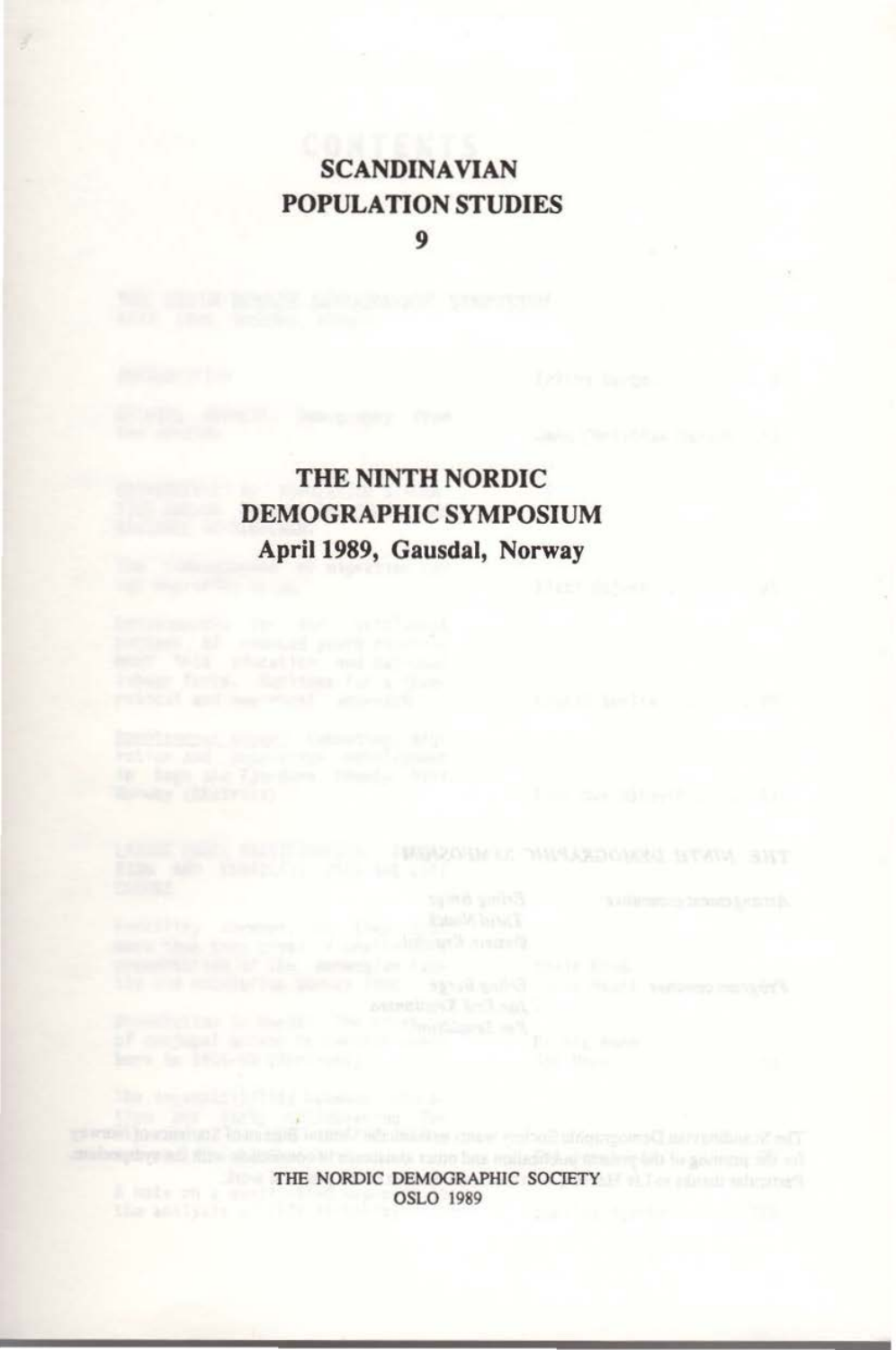#### *THE NINTH DEMOGRAPHIC SYMPOSIUM*

*Arrangemenr commitree* 

*Erling Berge TuridNoack Øysrein Kravdal* 

*Program comittee* 

*Erling Berge Jan Erik Krisriansen*  Per Sevaldson

The Scandinavian Demographic Society wants to thank the Central Bureau of Statistics of Norway for the printing of the present publication and other assistance in connection with the symposium. Particular thanks to Liv Hansen, who took care of most of the practical work.

-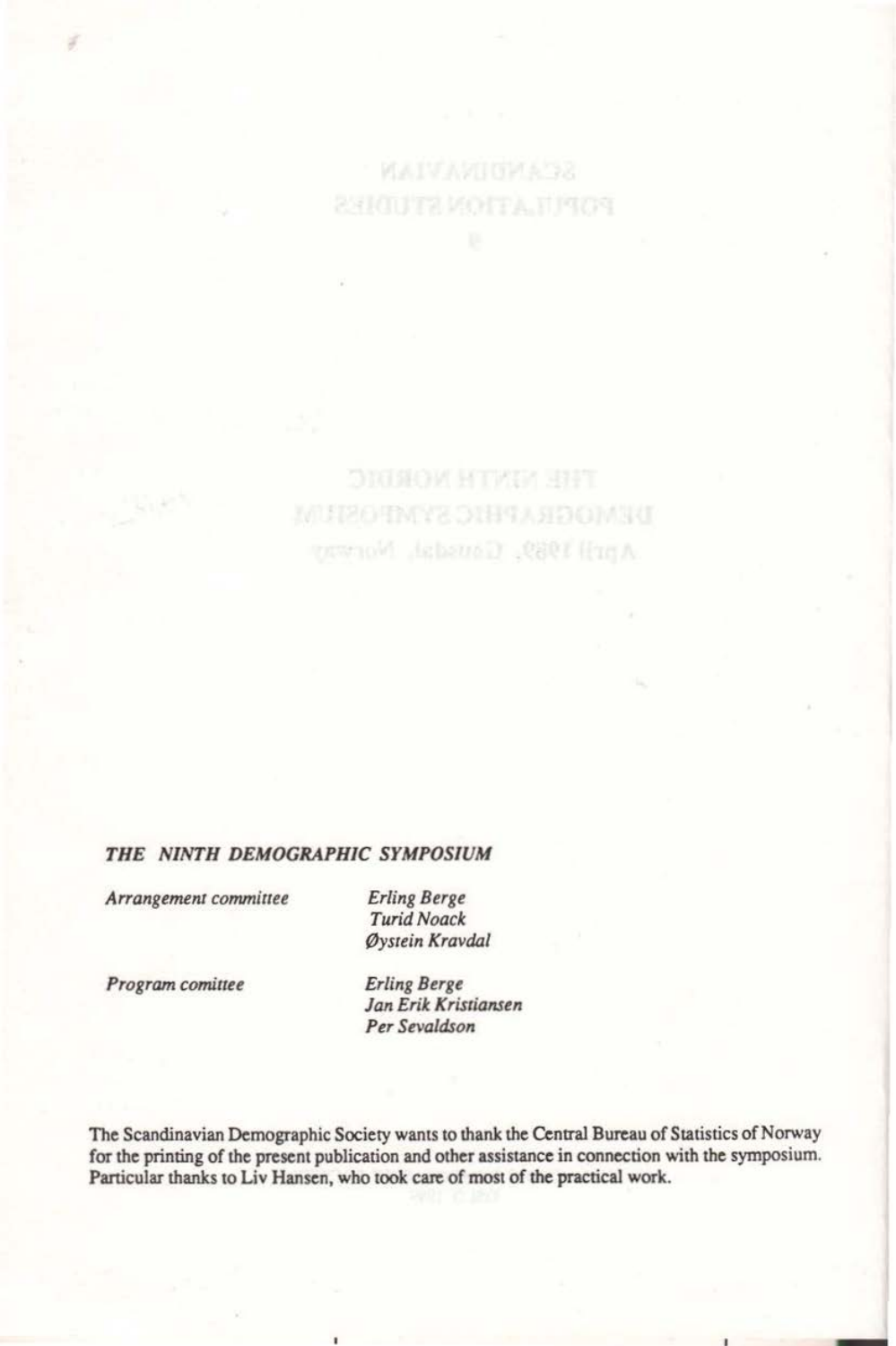### **CONTENTS**

THE NINTH NORDIC DEMOGRAPHIC SYMPOSIUM APRIL 1989, GAUSDAL, NORWAY

INTRODUCTION

OPENING ADDRESS: Demography from the outside

Jens Christian Hansen...13

ment instruction has iffering reguli-

CONSEQUENCES OF POPULATION STAGNA-TION AND/OR DECLINE FOR SOCIAL AND REGIONAL DEVELOPEMENT

The consequences of migration for out migration areas

Consequences for the settlement<br>pattern of reduced youth recruit-<br>ment into education and national labour force. Outlines for a theoretical and empirical approach

Spontaneous paper: Commuting, mig-<br>ration and population development<br>in Sogn and Fjordane County, West Norway (Abstract)

LABOUR FORCE PARTICIPATION, EDUCA-TION AND FERTILITY OVER THE LIFE COURSE **COURSE** 

Fertility surveys: Do they cost<br>more than they give? A preliminary<br>presentation of the Norwegian Fam- Svein Blom ily and occupation survey 1988

Dissolution in Sweden. The break-up<br>of conjugal unions to Swedish women born in 1936-60 (Abstract)

The incompatibility between education and early childbearing: The<br>experience of the 1953 Stockholm metropolitan birth cohort

A note on a qualitative approach to the analysis of life histories

Altti Majava........... 25

Kjetil Sørlie.......... 29

Finn Ove Båtevik....... 57

Turid Noack............ 61

Britta Hoem Britta Hoem<br>Jan Hoem............... 83

Eva Bernhardt.......... 85

Gunilla Bjerén.........125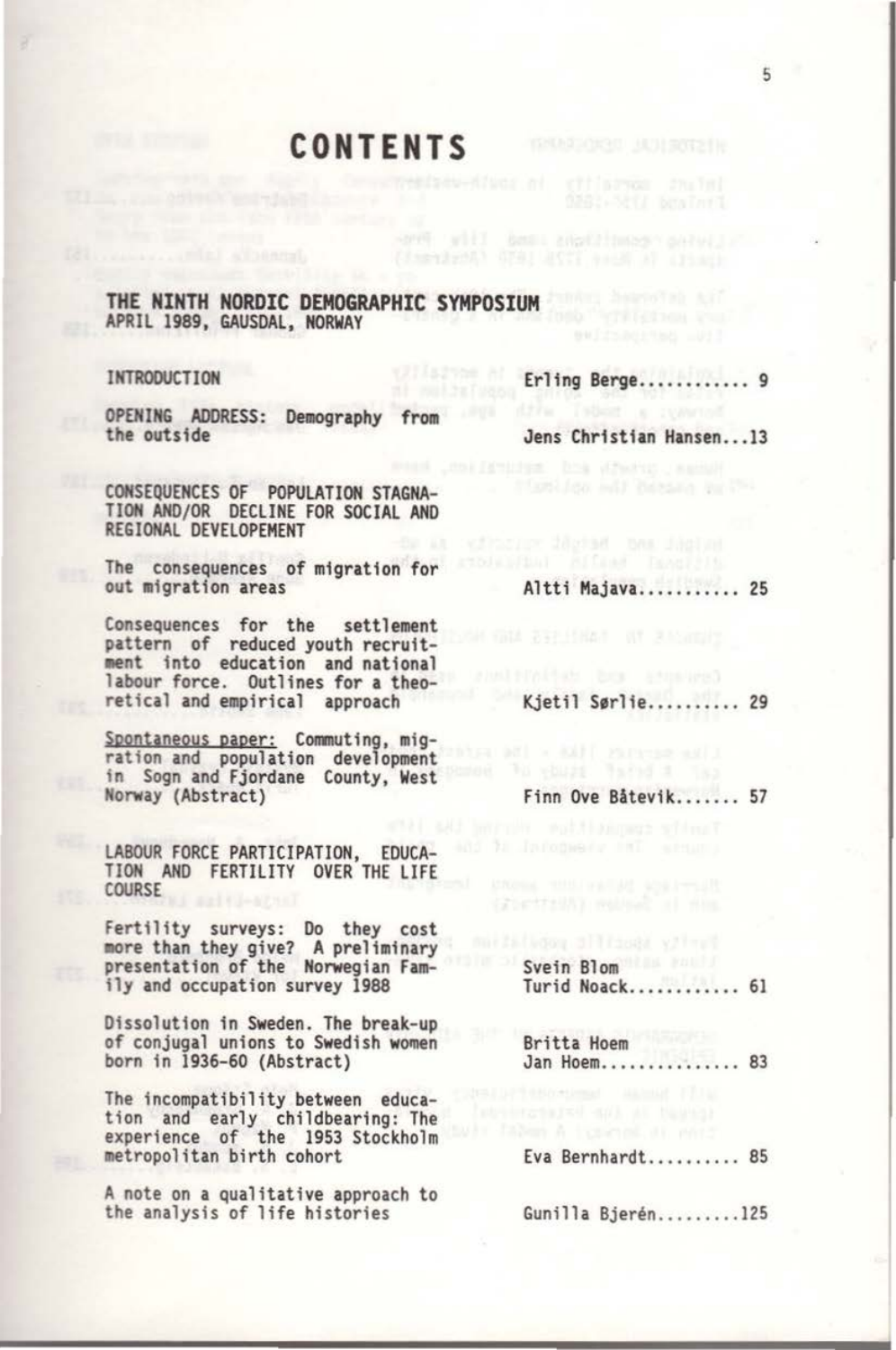#### HISTORICAL DEMOGRAPHY

Infant mortality in south-western Finland 1750-1850

Living conditions and life Prospects in Moss 1775-1850 (Abstract)

The deformed cohort. The 19th century mortality decline in a genera-<br>tion perspective

Explaining the trends in mortality<br>rates for the aging population in Norway: a model with age, period and cohort effects

Human growth and maturation, have we passed the optimal?

Height and height velocity as additional health indicators in the Swedish population

CHANGES IN FAMILIES AND HOUSEHOLDS

Concepts and definitions used in the Danish family and household statistics

Like marries like - the safest choice? A brief study of homogamy in Norwegian marriages

Family composition during the life course. The viewpoint of the child

Marriage behaviour among immigrant men in Sweden (Abstract)

Parity specific population projections using stochastic micro simulation

DEMOGRAPHIC ASPECTS OF THE AIDS/HIV EPIDEMIC

Will human immunodeficiency virus spread in the heterosexual population in Norway? A model study

Beatrice Moring........137

Jannecke Lahn..........151

Gunnar Fridlizius......155

**LOTOSON ATRIX DET** 

Jan Marcus Sverre......173

Letten F. Saugstad.....189

Gunilla W-Lindgren Sune Akerman...........219

Lene Skotte............237

Øystein Kravdal<br>Turid Noack............243

Johs. A. Noordhoek.....259

Tarja-Liisa Leiniö.....271

Helge Brunborg<br>Tor Vidvei.............273

Hein Stigum J. K. Groennesby P. Magnus<br>J. M. sundet L. S. Bakketeig........295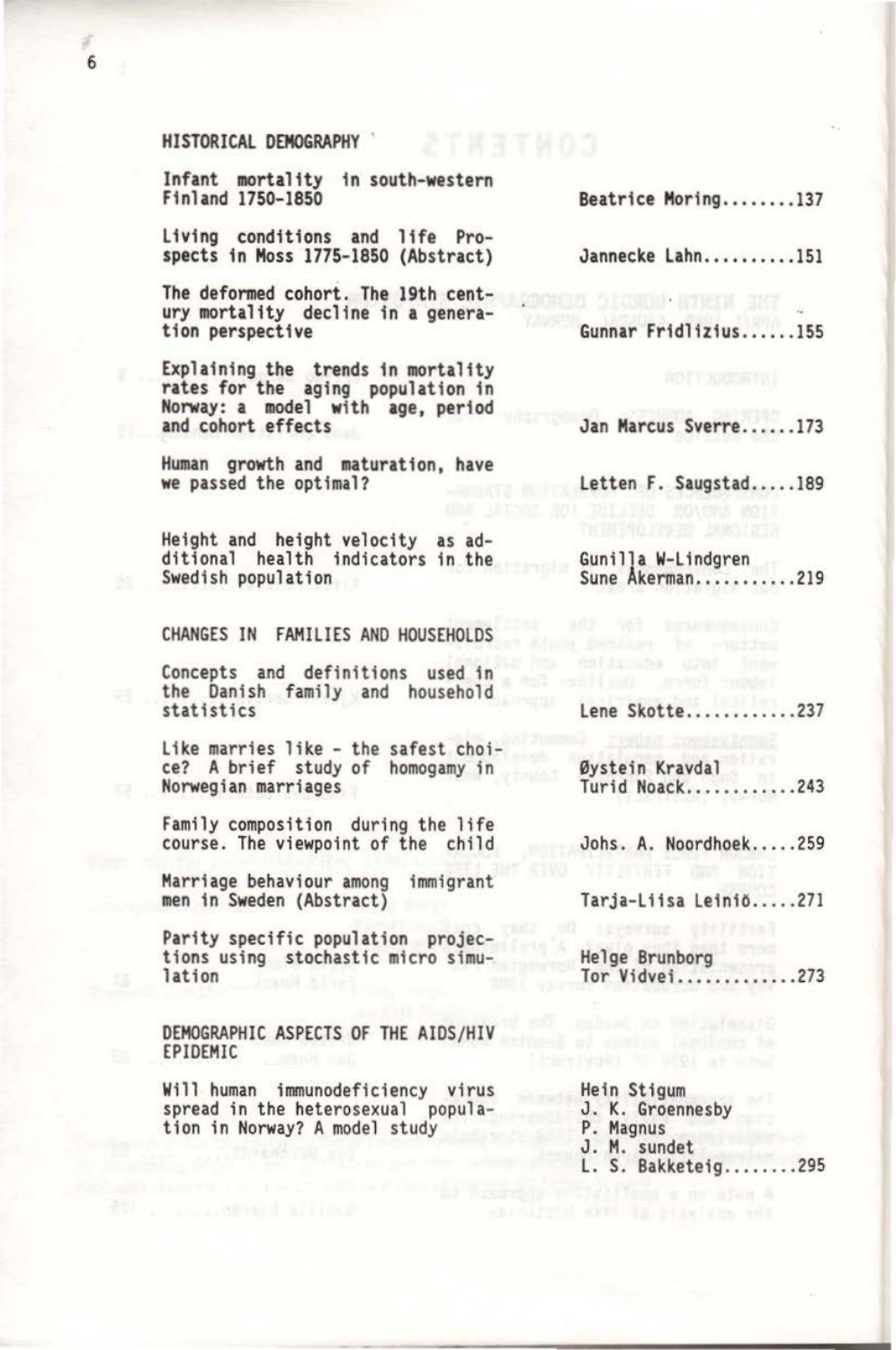#### OPEN SESSION

Survivorship and family formation<br>in the parishes of Rødovre and Sejrø from the late 17th century up to the 1801 census

Parity dependent fertility in a population with natural fertility in nothern Sweden 1720-1900

Hans Oluf Hansen.......307

Gun Alm Stenflo........337

#### SYMPOSIUM LECTURE

| Complex life history<br>some methodological | modelling,<br>issues | Tore Schweder369<br>where applied that the first matrix welcome the first pressure |  |
|---------------------------------------------|----------------------|------------------------------------------------------------------------------------|--|
|                                             |                      |                                                                                    |  |
|                                             |                      |                                                                                    |  |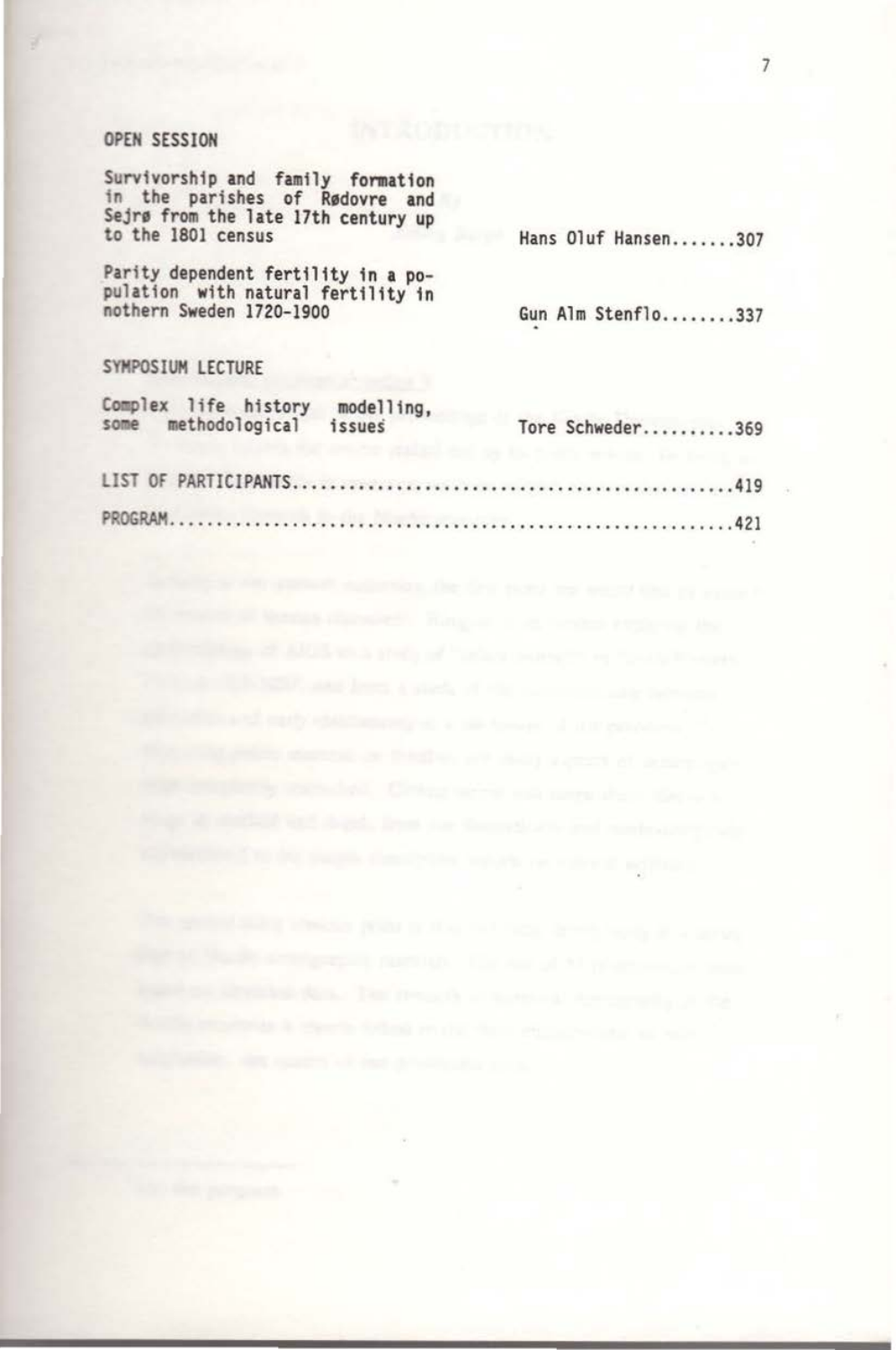Contract in the Contract of the Contract of Contract and Contract MARCON.<br>In 1980, and Contract on Marcon and the Contract of Contract of the Contract of Contract of the Contract of th<br>International Computer Chapters the C

 $\rightarrow$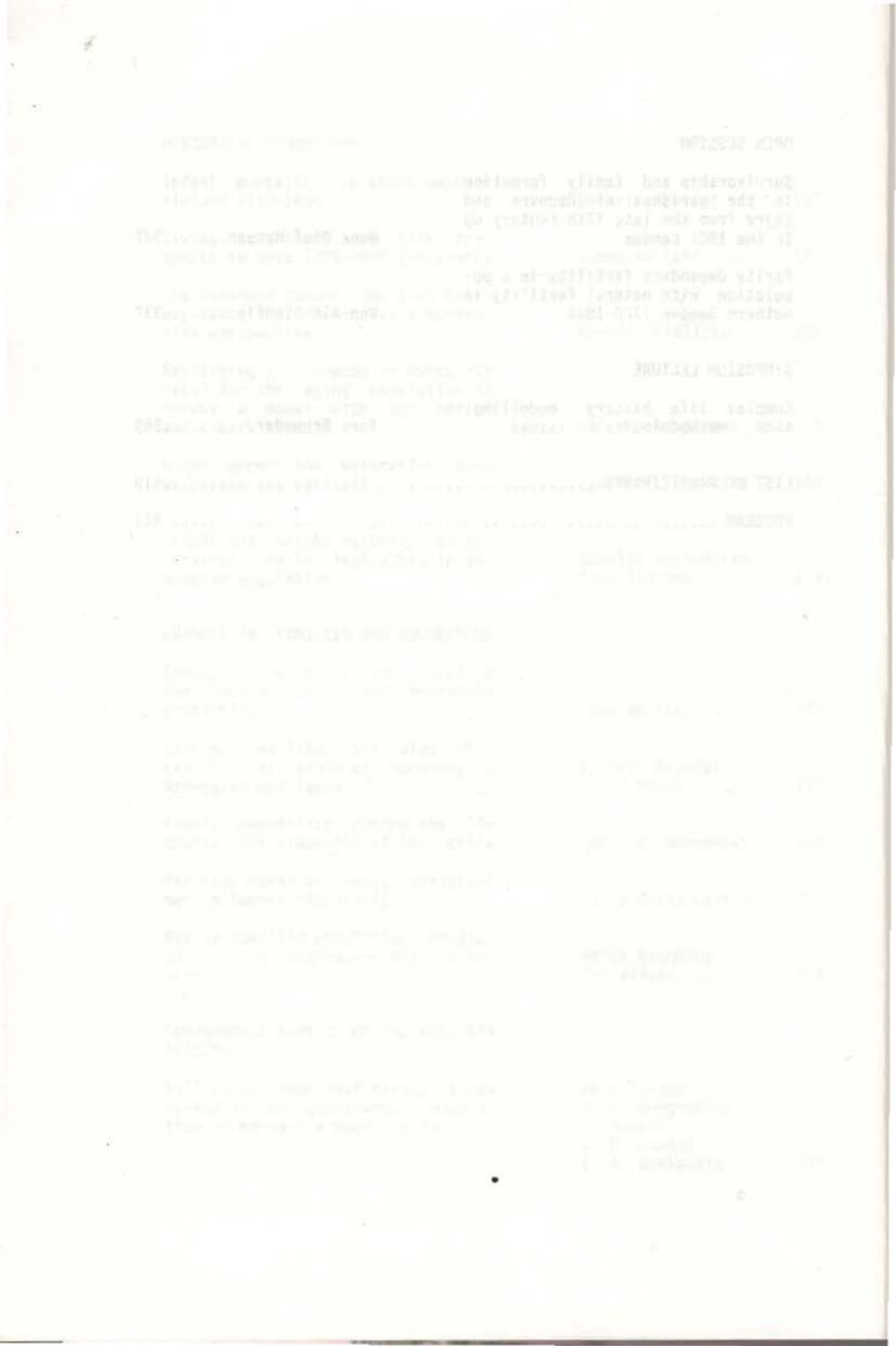### **INTRODUCTION**

 $Bv$ **Erling Berge** 

#### Scandinavian population studies 9

This 9th presentation of the proceedings of the Nordic Demographic Symposia follows the course staked out by its predecessors. By being as inclusive as possible in coverage, we hope to give an overview of current population research in the Nordic countries.

Looking at the present collection, the first point we would like to stress is the breath of themes discussed<sup>1</sup>. Ranging from models exploring the epidemiology of AIDS to a study of "Infant mortality in South-Western Finland 1750-1850", and from a study of the incompatibility between education and early childbearing to a discussion of the problems of improving public statistics on families, not many aspects of demography were completely untouched. Cutting across this range there also is a range in method and depth, from the theoretically and methodologically sophisticated to the simple descriptive reports on current activities.

The second fairly obvious point is that historical demography is a strong part of Nordic demographic research. Ten out of 31 presentations were based on historical data. The strength of historical demography in the Nordic countries is clearly linked to the third characteristic we will emphasize: the quality of our population data.

<sup>1</sup> See the program.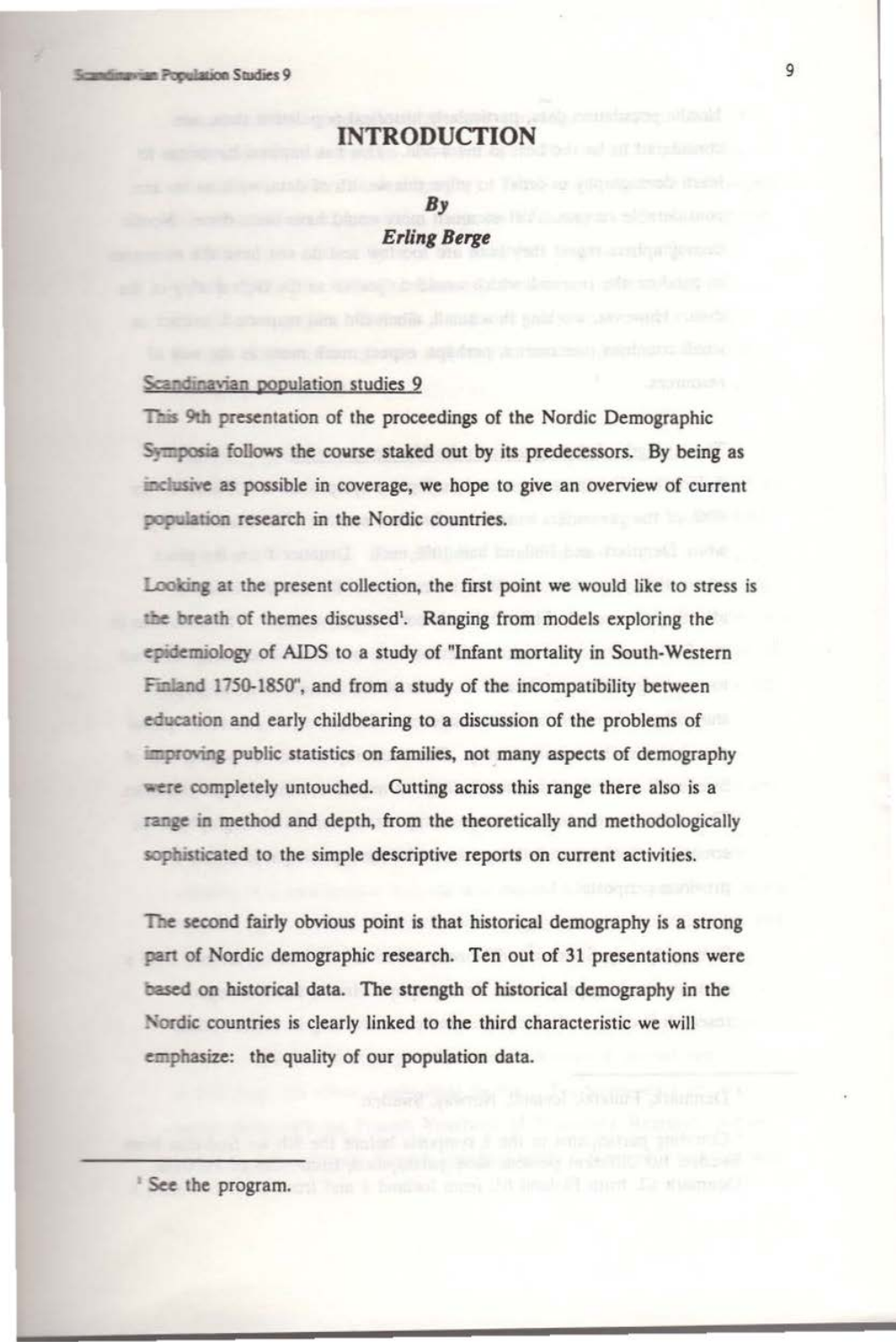Nordic population data, particularly historical population data, are considered to be the best in the world. This has inspired historians to Jeam demography in order to mine this wealth of data, with, as we see, considerable success. Yet so much more could have been done. Nordic demographers regret they both are too few and do not have the resources to produce the research which would do justice to the high quality of the data. However, working in a small, albeit old and respected, science in small countries one cannot, perhaps, expect much more in the way of resources

#### The strength of demography in the Nordic countries.

A look at the papers presented during the symposium is illustrative: ca 40% of the presentcrs were from Sweden, another 40% from Norway, while Denmark and Finland had 10% each. Distance from the place where the symposium was held, is one reason for this distribution, affecting particularly Finland, but is not the only reason. The situations in the five countries' are rather different both in terms of resources devoted to teaching and research, and in terms of the interest in demography shown by researchers in related sciences. Iceland is, of course, a special case being such a small country. The economy, as well as population, of Sweden is more or less twice as large as any of the three other countries. This shows up in almost twice as many researchers in demography if we count as researchers all the persons who have participated in the 8 previous symposia'.

Demography in Sweden and Norway differ in that Norway do not have a chair or teaching program in dernography. Hence, the Norwegian research is done exclusively by researchers working in related social

2 Denmark, Finland, lceland, Norway, Sweden.

<sup>&</sup>gt; Counting participants in the 8 symposia befare the 9th we find that from Sweden 105 different persons have partisipated, from Norway 71, from Denmark 62, from Finland 61, from Iceland 2 and from other countries 3.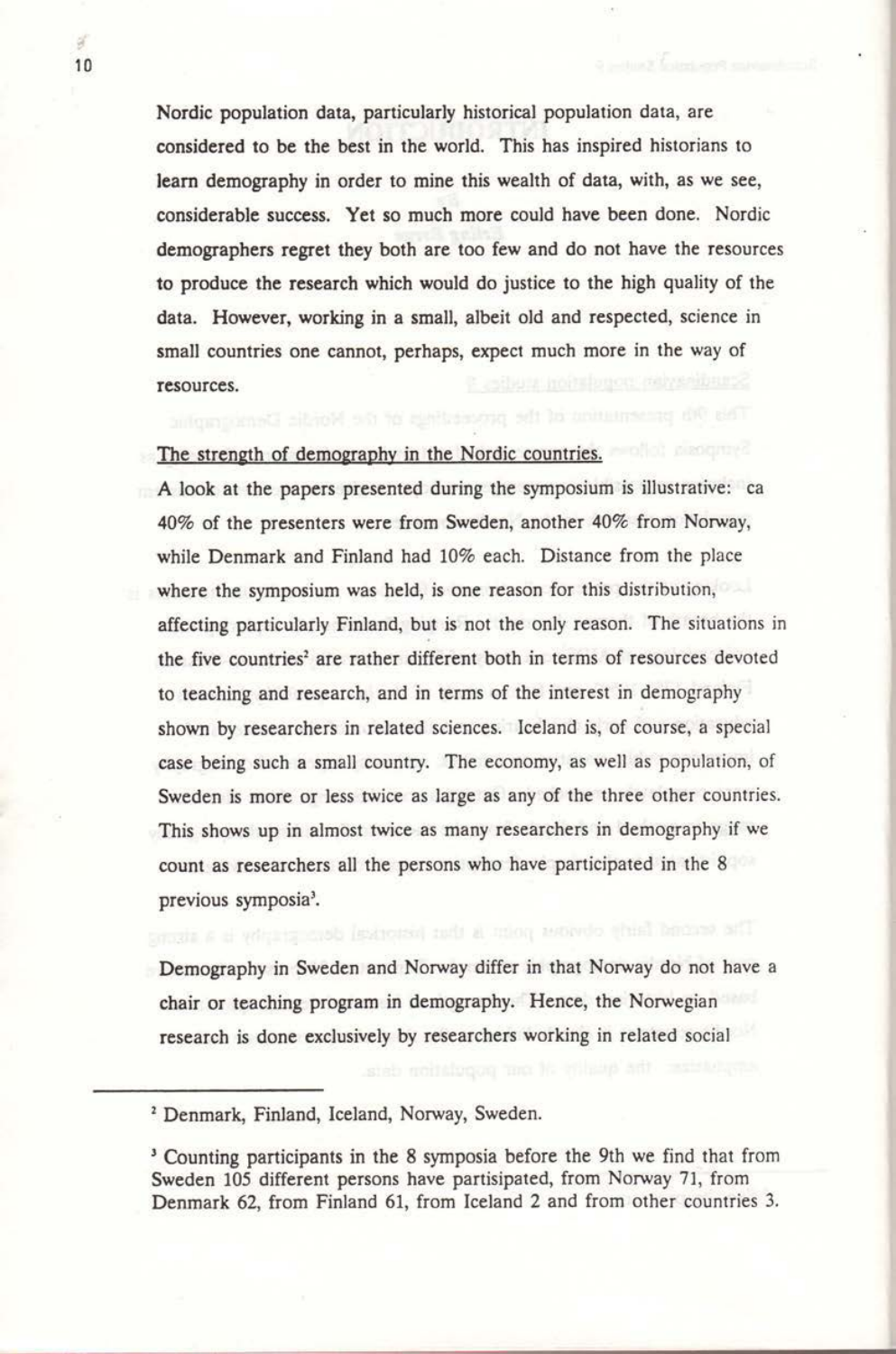sciences (history, geography, economics, sociology and statistics), or in applied research institutions like the Central Bureau of Statistics (the secondary institutions of demography). The Swedish research is strongest around the chairs and teaching programs in demography, and, compared to Norway, has a lesser base in the secondary institutions. The few contributions from Finland are not representative of the strength of Finnish demography. There is a notisable institutional support both through chairs in demography and interest in demographic research in secondary institutions.

#### The 9th Nordic Demographic Symoposium

Tbc 9th Nordic Demographic Symposium opened in Gausdal, Norway, on the 6th of April 1989 in an optimistic mood. The program looked both varied and interesting. The prospects for skiing looked good. The association was about to celebrate its 20th anniversary. The celebration came a bit late, perhaps, since the association was established on the 15th August 1968, but it was expected to be all the more exuberant. Also the general assembly of the association was about to consider a proposal for establishing its own professional journal, Nordic Population Review.

The symposium closed on the 9th of April, stimulated by the papers and 6scussions, a *bit* exhausted by skiing and celebrations, but also a bit downbeat. The new journal was not to be started. Doubts about the viability of a new journal won out and carried over to a pessimistic mood considering the future of Nordic Demography. We do not think this was warranted, as we hope the present collection of essays will testify.

The journal was intended to partly supplant this series of proceedings from the Nordic Demographic Symposia. Without a journal, the proceedings has taken a new lease on life. For some years yet, this series along with the Finnish Yearbook of Population Research, will be the best source for the English speaking world if they want to know what